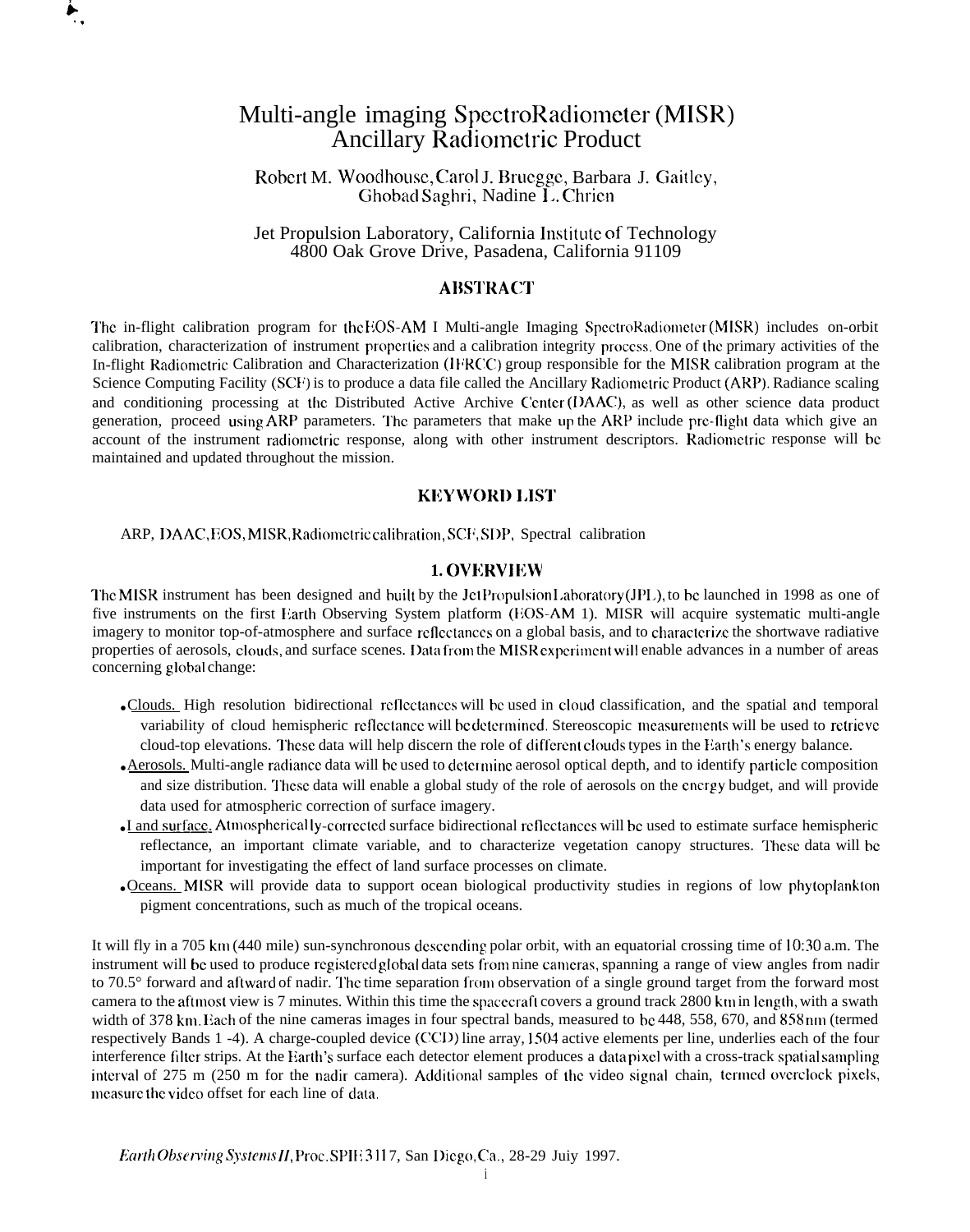MISR will transmitthe data it collects at a peak rate of 6.5 Megabits per second, By the time the raw data is processed a total of 258 C]igabytcs per day will be gcneralcd as scicncc products. A special system in being developed in order to be able to handle this quantity of' data. The MISR Science Data Processing System (SDPS) will produce science and pre-science data products from MISR instrument data. This system will be integrated into the Earth Observing System Data Information System (EOSDIS). The two components of the EOSDIS architecture where the primary functions of MISR science data processing occur arc the Science Computing Facility (SCF), located at the Jet Propulsion Laboratory in Pasadena, California, and the Distributed Active Archive C-eater  $(DAAC)$ , located at the Langley research Center in Hampton, Virginia. One of the major activities the MISR SCF supports is carried out by the In-flight Radiometric Calibration and Characterization (IFRCC) group. This group provides instrument calibration and performance assessment, sensor quality control and data validation services and pursues development of MISR science algorithms and software. Much of this groups activities is to provide data and coefficients which are required for Level I B1 processing (radiance scaling anti conditioning) at the DAAC as well as other science data products. In order to get this information to the DAAC the IFRCC group will produce a set of 4 files called the Ancillary Radiometric Product (ARP). This product will be sent to the DAAC as a part of a prc-flight delivery of software and data from the SCF. Portions of the product will be updated throughout the mission and sent to the DA AC. monthly. The parameters that make up the ARP include pre-flight data and give an account of the instrument radiometric response along with other instrument descriptors. This paper will describe the origin, content, structure, the usc of the parameters in the ARP and the context in which the ARP delivers data to DAAC processing software.

### **2. MISR DATA PROCESSING**

The MISR project is a component of the Earth Observing System (EOS) AM project, and the EOS Data Information System (EODIS), which are components of the NASA Mission To Planet Earth (MTPE). MISR Science Data Processing (SDP) exists to produce higher order science data products from raw M ISR instrument data. Typically, these products represent the retrieval of geophysical parameters such as column aerosol optical depth, atmospherically corrected hemispherical directional reflectance factor, and top-of-atmosphere bidirectional reflectance factor from CCD digital number (DN) measurements. This implies that MISR SDP must be able to:

- 1 ) ingest the instrument science and engineering data,
- 2) process quickly enough to stay ahead of the input data rates plus any reprocessing requests,
- 3) execute algorithms specified by the MISR science team,
- 4) provide flexibility to enable data quality improvements through algorithm or ancillary dataset upgrade, and
- 5) produce data sets that arc understandable and useful to the science community.

EOSDIS is a comprehensive earth science research information system which facilitates the extraction and exchange of scientific information from huge volumes of data and links a distributed science community to long-term data sets from E. OS, non-EOS earth probes, and in-situ measurements, as well as to previous research results. It schedules and controls EOS instruments and observatories in accordance with investigator needs. It coordinates collection, processing and data exchanges with the international partners. It processes, maintains, and distributes the resulting data and information. The MISR SCF is a unique facility dealing only with MISR instrument issues. The MISR DAAC, which is shared with several other EOS instruments, will be the facility at which MISR science software will operate in a high volume, production mode. It will produce the standard science data products.

#### 2.1. SCF **IFRCC Processing**

*P ,,*

A subset of the activities which take place at the MISR SCF arc carried out by the IFRCC team<sup>1,3,5</sup> anti has the objectives of:

- providing for the in-flight racliomctric calibration of the sensor and validate that this calibraticm meets the absolute and relative accuracy requirements;
- delivering this calibration to the DAAC in the form of the Ancillary Radiornetric Product (ARP), and update this product as needed to maintain the accuracy of calibration;
- developing the radiance scaling and conditioning algorithms, used in Level1B1 standard product generation at the DAAC;
- providing for the characterization of the sensor, as needed to define the impact of hardware performance on the scientific products; and

*Earth Observing Systems If, Proc. SPIE 311 7, San Diego, Ca., 28-29 July 1997.*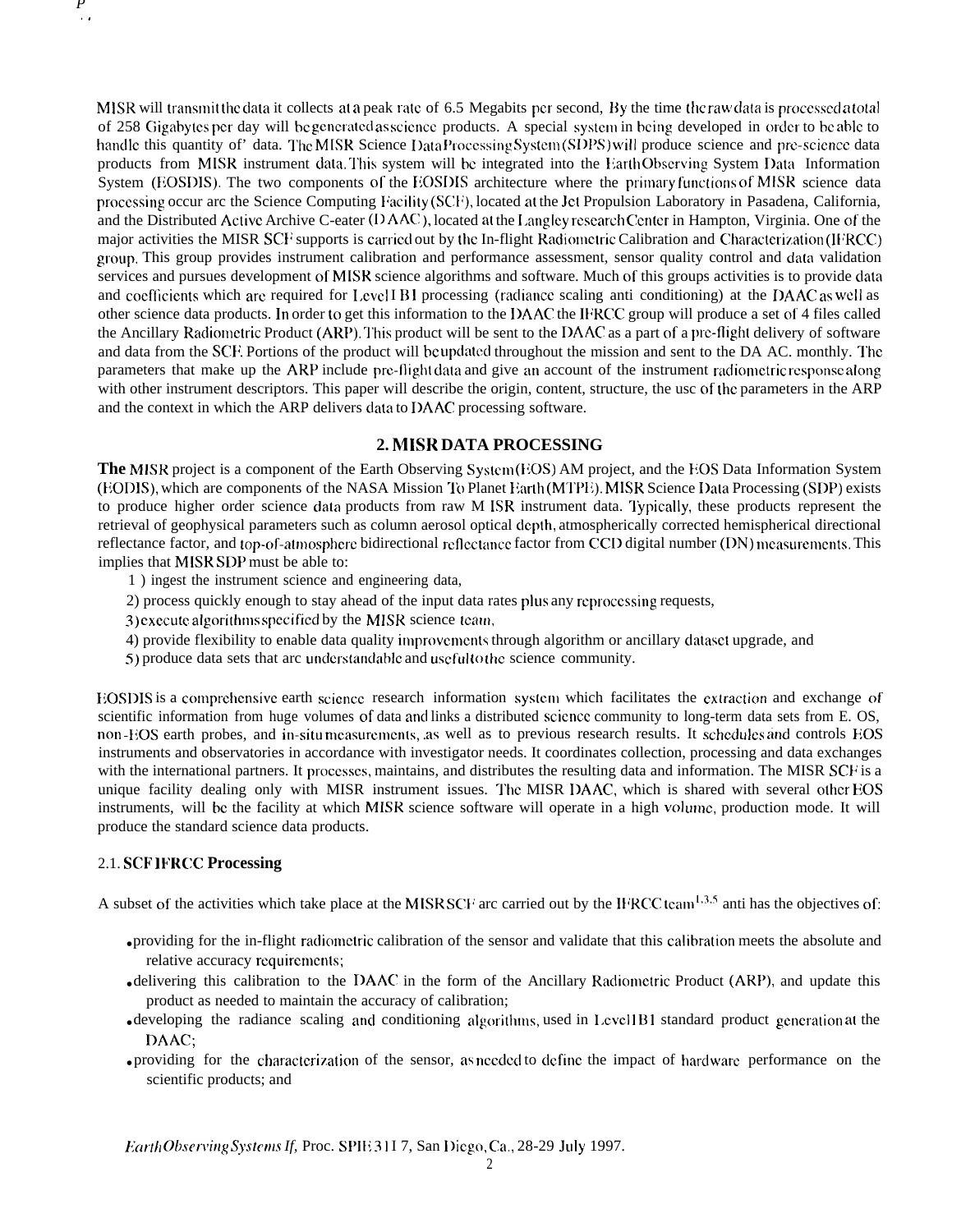$\bullet$  validating radiances produced from the radiance sealing and conditioning algorithms.

,.

A high-level summary of these activities, the input data types, output products and deliverables are depicted in Figure 1. The IFRCC team will develop SCF algorithms and processing codes to explore MISR performance and provide the needed radiometric calibration and characterization products and reports. Non-MISR input data sets include the vicarious (ground truth) in-situ measurements, used in vicarious calibration processing, and cross-sensor data, used for calibration verification. The development of the Level 1 B 1 Radiance Product algorithms is primarily a pre-launch activity, with post-launch updates as needed. The calibration, characteriz ation, anti calibration integrity activities at-c on-going processes in the post-launch era.



Figure i. IFRCC program elements.

Four calibration methodologies arc weighted to produce the ARP radiometric coefficients anti radiance uncertainty tables. These are On-Board Calibrator (OBC), vicarious calibration (VC), histogram equalization (HE), and data trend methodologies. Characterizations will include noise analyses, anti radiometric uncertainties as quantified for a variety of specific scenes types (having high spatial or spectral contrast). The ARP aiso provides an estimate of radiance uncertainty (assuming a uniform scene) at several radiometric levels. Finally, calibration integrity and Level i B i validation will be accomplished using cross-sensor comparisons and MISR desert scene data. Lunar calibration data will be additionally analyzed for stability verification purposes.

Characterization is the measurement of the typical behavior of instrument propel-tics which may affect the accuracy or quality of the derived data products. l'hc in-flight characterization inciucics a determination of the noise and spatial frequency response of the sensor. It determines the potential for radiometric errors as may occur for specific scene types, including those of high spatial or spectral contrast. Finally, the in-flight characterization program will attempt to confirm that many instrument properties arc as measured in the pre-launch laboratory environment. 'i'his includes spectral response stability, hysteresis, saturation recovery, and modulation transfer function (MTF).

Calibration integrity is the process of validating and certifying the Level i B i Radiometric product, One component of calibration integrity is the determination of any radiometric biases between the M ISR radiometric scale and that used by other remote sensing instrument (particularly EOS sensors). Periodic cross-comparisons with Moderate Resolution Imaging Spectroradiometer (MODIS), Système Probatoire ci'Observation de la Terre (SPOT), and Landsat Thematic Mapper (TM)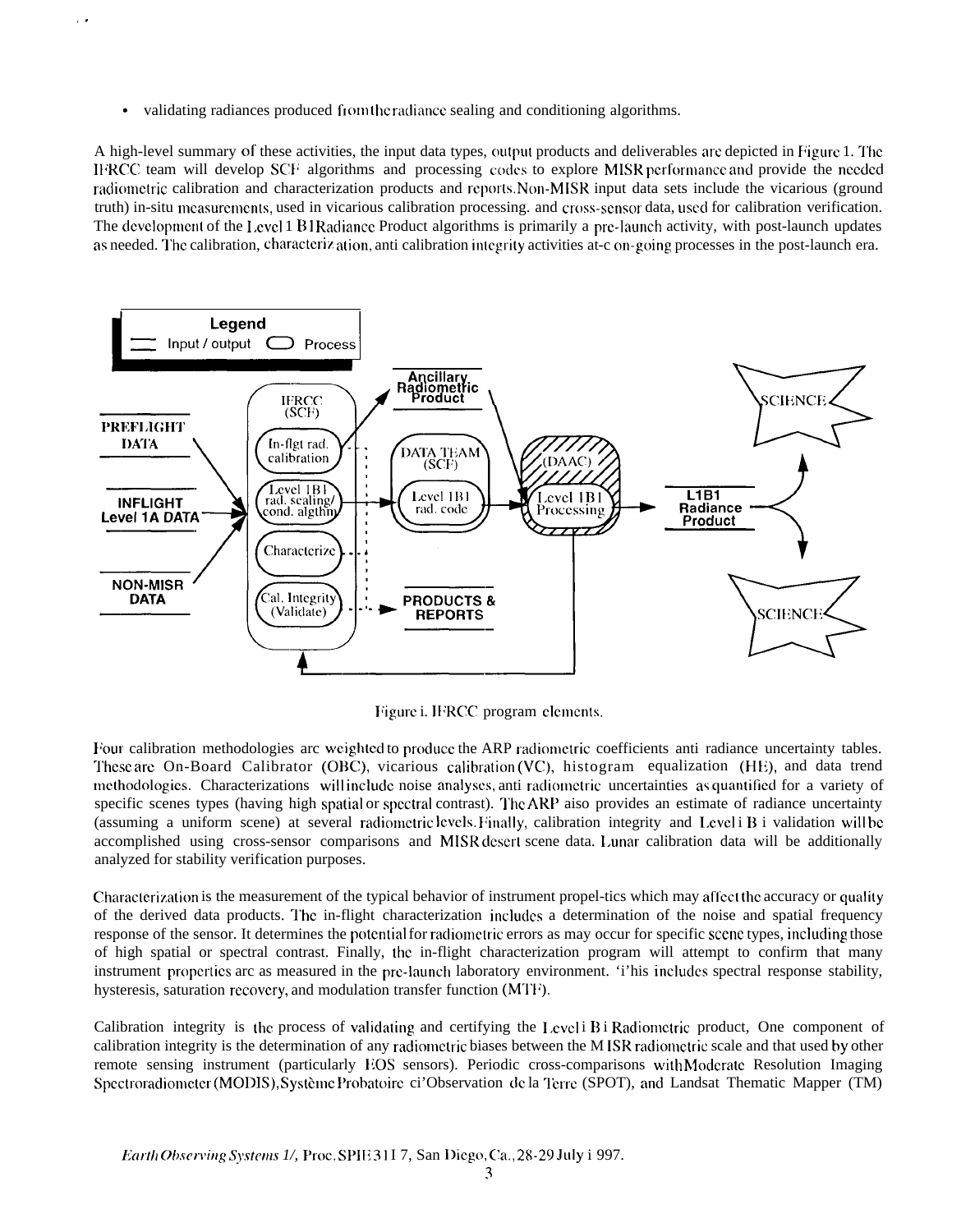sensor calibrations will be made, as data become available. As an added check on the radiometric calibration, there will be a routine analysis of MISR imagery over desert sites. Likewise, response stability may be verified using lunar observation data, ii' available.

MISR is routinely calibrated in flight to account for anticipated degradations in sensor response with time. Pre-flight calibration data arc used to establish a prediction of the initial on-orbit response. The in-flight calibration activities of the IFRCC team arc discussed in the companion paper following this one.

Sensor calibration data arc used in the production of the MISR standard radiance product, termed the Level i Bi Radiometric Product. Although processing occurs at the DAAC, it is the responsibility 01 the IFRCC team to provide the algorithms, which the MISR Science Data System Team turns into production software. The algorithms arc broken down into two types. In the radiance scaling processing step, DN values are converted to band-weighted spectral radiances. The second process is termed radiance conditioning. Here, tile radiances are adjusted to spectrally scale tile measured radiance, predicting tbc value measured by a nominal passband. In addition, image sharpening is performed using PSF data. Out-of-band spectral response subtraction is also performed on select Level 2 (Top- of-atmosphere/Cloud anti Acrosoi/Surface) products.

The Level 1 B i (Radiometric scaling and conditioning) anti-Level 2 (Top-of-atmosphere/Cloud anti-Acrosoi/Surface) processing algorithms require calibration data sets. Several parameters arc available only through the pre-flight test and analysis program. Examples are the spectral calibration anti-point-spread function parameters. These parameters are treated as static, as they are believed to be temporally invariant, although on-orbit characterizations will be done to test these assumptions.

The radiometric calibration data will be updated throughout the mission. This is accomplished through the delivery of a new ARP file to the DAAC. Monthly updates arc planned, but updates can occur as needed to maintain an accurate record of the instrument performance.

### 2.2. ARP Role in Processing

The processing flow for the portion of generation of tile Level i A (Reformatting anti Annotating) Product dealing with radiometric image data and for the Level1B I Radiometric Product is shown in Figure 2, along with a symbol convention '. They are shown as part of a combined flow because it is currently envisioned that the Level 1A product wiii be archived, whereas the Level 1 B i product wiii be held temporarily oni y until the completion of Level i B2(Aerosol/Surface) processing. Users interested in the Level i B i product will be able to obtain it "on-demand". The scene-dependent data quality assessment parameters report on loss of radiometric integrity duc to saturation, or other anomalous conditions. Radiance scaling uscs coefficients, generated at the MISR Science Computing Facility (SCF) and reported in the Ancillary Radiometric Product, to convert digital numbers to radiances. These coefficients represent our latest understanding of each pixel's response function, and arc derived as described in IFRCC documentation<sup>1,5</sup>. Radiance conditioning consists of point-spread function (PSF) deconvolution to provide an image restoration step to compensate for low-levelhalos in the camera impulse response. The rationale behind the radiance conditioning process arises from an understanding of the actual camera performance characteristics, obtained during pre-flight testing. The output product consists of radiance values corresponding to cacb Level i A input value. Additionally, data integrity metrics are reported with the Level i A product.

### 3. ARP

The ARP purpose is to convey calibration, characterization and verification products from MISR instrument data, as well as external data sources, to the DAAC where the information is used to correct and produce science data products.

The ARP uscs the Hierarchical Data Format  $(HDF)$ . HDF is a mult-object file format for sharing scientific data in a distributed environment anti was created at the National Center for Supercomputing Applications to serve the needs of diverse groups of scientists working on projects in many fields. It is designed to address many requirements for storing scientific data including:

•Support for the types of data anti-metadata commonly used by scientists. • Efficient storage of anti access to large data sets.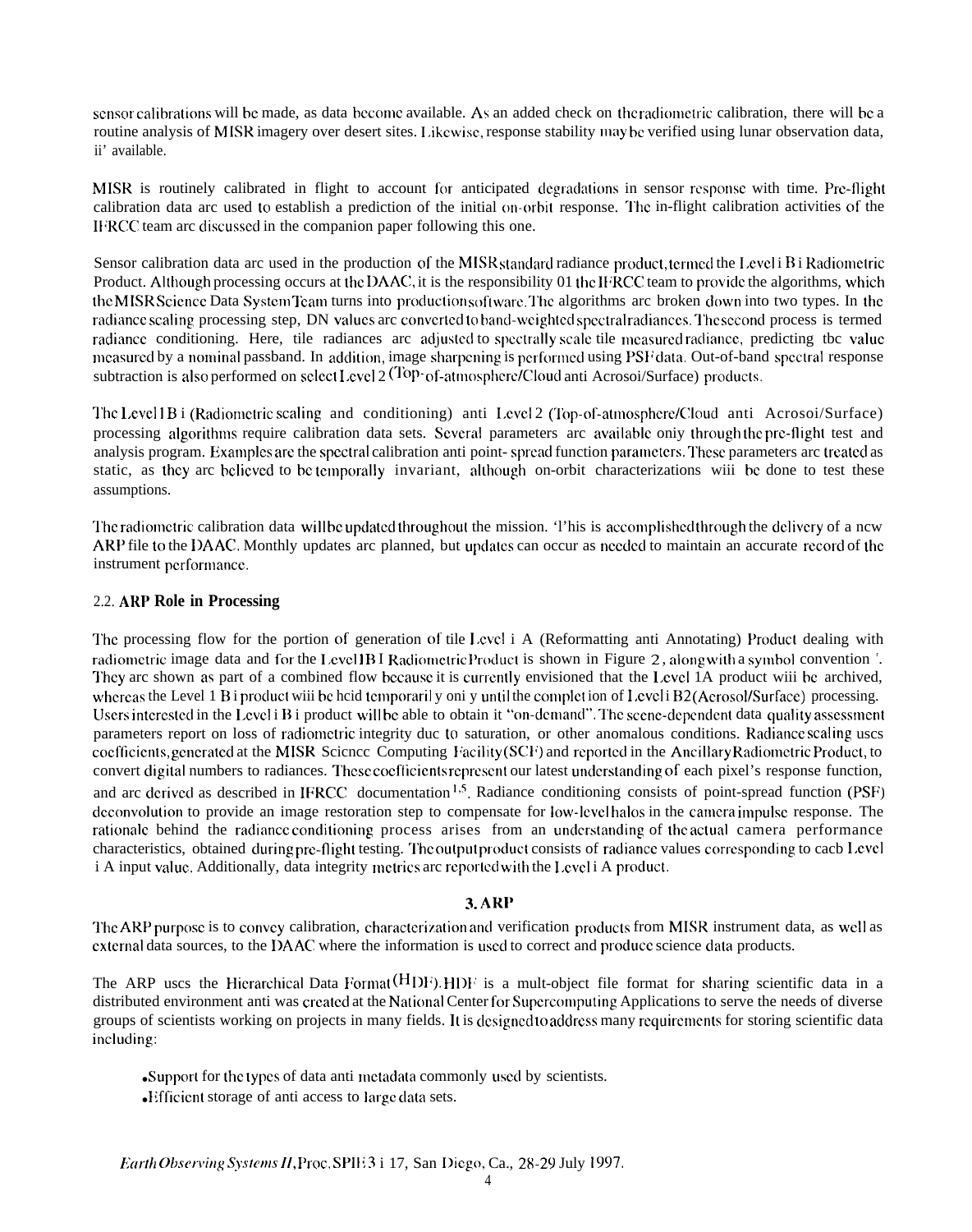- .Platform independence.
- Extensibility for future enhance nts and compatibility with other standard formats.



Figure 2. ARP role in the generation of the science data in the Level I A and Level I B 1 products

HDF also consists of supporting software that make it easy to store, retrieve, visualize, analyze and manage data in HDF files.

The ARP is composed of four HDF files each containing different sets of data classified by use and origin. Within these four files are two sets of parameters, updated and static. Updated parameters are recomputed and incorporated in the ARP to be delivered to the DAAC on a monthly basis. The information used to update these parameters comes from instrument science and calibration data as well as ground calibration data. The static parameters are expected to never change and are generated during pre-launch calibration efforts. The file that will be updated most frequently is the ARP in-flight calibration file.

The first file making up the ARP is the Pre-flight Characterization Data file and contains pre-flight instrument characterization parameters supplied for data user reference. Examples include the measured spectral response functions, and the instantaneous fields-of-view. These parameters are not used by DAAC processes. It is unlikely that this file will be modified once delivered. However, a version number wiii be tracked for all ARP files should this be the case.

The second fiic in the ARP is the Pre-flight Calibration Data file anti contains prc-flight calibration data, It is distinguished from the Pre-flight Characterization Data file, in that these data arc used as input to DAAC processes. Parameters include spectral band parameters, spectral in-band nonuniformity correction factors, spectral-out-of-baa(i correction matrix, the pointspread functions, exo-atmospheric spectral solar irradiances and the PAR integration weights. Radiometric gain coefficients are not included here, as they are updated on-orbit. It is unlikely that this file will be modified once delivered.

The third file making up the ARP is the In-flight Calibration Data file which contains in-flight calibration data. It is also used as input to DAAC standard product generation. It is distinguished from the Pre-flight Calibration Data file, in that these instrument parameters are monitored on-orbit. At-i aunch values are initialized by the pre-flight calibration data. Monthly updates to this file allow processing to continue with current performance metrics. Parameters include radiometric calibration coefficients, absolute radiometric calibration coefficient uncertainties, relative radiometric calibration coefficient uncertainties, signal-to-noise ratios, data quality indicators and quality assessment threshold parameters. A date range revision number will indicate a revision has been made to the parameters, should this occur.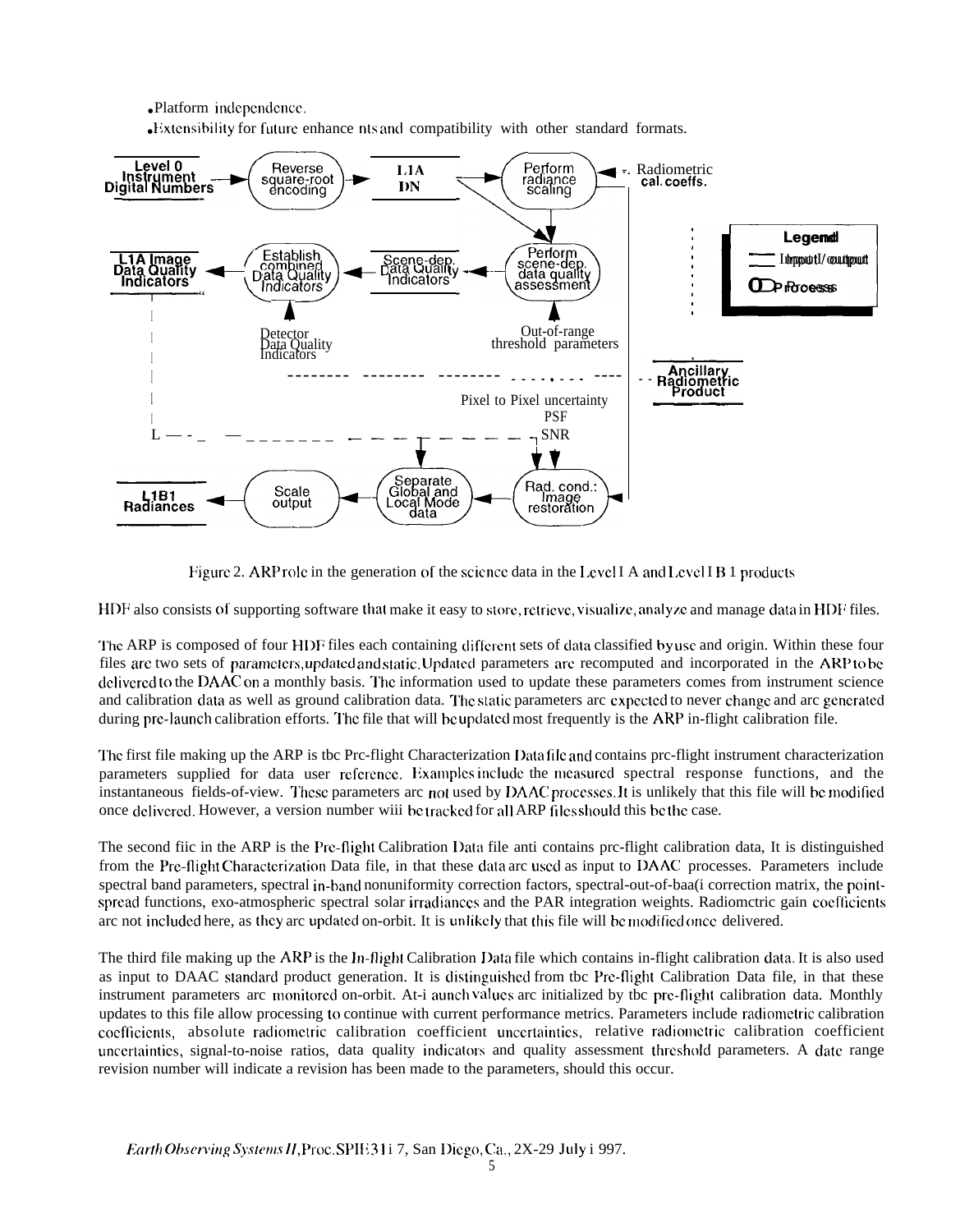The fourth file making up the ARP is the Configuration Parameters file which contains threshold parameters and process control limits used by DAAC processes. Examples arc the average digital number (DN) value of a line above which data integrity is reduced, and the number of iterations performed for point-spread function (PSF) deconvolution. They are expected to change only at the discretion of the Principal Investigator, tnstrumcnt Scientist, and the Scicncc Team. Such a change would reflect a relaxation of stricter tolerance of specific data anomalies. A version number will reflect any such changes.

#### 4. **ARP DATA ORIGIN - PRE-FLIGHT TESTING OVERVIEW**

Much of the ARP contents are obtained from pre-flight testing of the instrument components and systems. Testing of MISR flight hardware is done at the component, camera, and system levels, as well as after integration onto the spacecraft. The bulk of the science performance data, however, are collected at the camera level of assembly.<sup>3</sup>, By characterizing each camera individually, testing can be spread over time and the test hardware is simplified.

After assembly a camera first goes to the Optical Characterization Chamber (OCC). A xenon lamp source external to this chamber feeds a chamber-internal target wheel. At the target wheel a pinhole is selected according to the focal length of the camera under test. The pinhole target is at the focus of a collimator. allowing the camera to image the pinhole which produces a subpixel Airy disk when WCII focused. The camera is attached to a two-axis gimbal and this pinhole image can be scanned across the focal plane in either the downtrack or crosstrack directions. With this set-up the OCC is used to provide the boresight modulation transfer function (M'IT), point-spread function (PSF) (See Figure 3.), camera boresight location, effective focal length, and pixel pointing (distortion mapping) of the sensor<sup>7,9</sup>.



**Figure 3.** PSF for the Nadir Camera (An). Examples of the PSF functions for the **blue and** green bands.

Following completion of OCC testing, cameras are moved to the Radiometric Characterization Chamber (RCC). This chamber has a window within its door. Either a monochromator or integrating sphere arc wheeled in front of the chamber, illuminating the camera through this window. Radiomctric and spectral calibration camera data arc acquired while in this chamber. Rndiomctric testing makes usc of a 1.65 m (65") integrating sphere, calibrated with high quantum cfliciency lighttrappcd photodiodcs. Twelve radiomctric Icvels, unique [o each spectral band and spanning the detector dynamic range, arc used.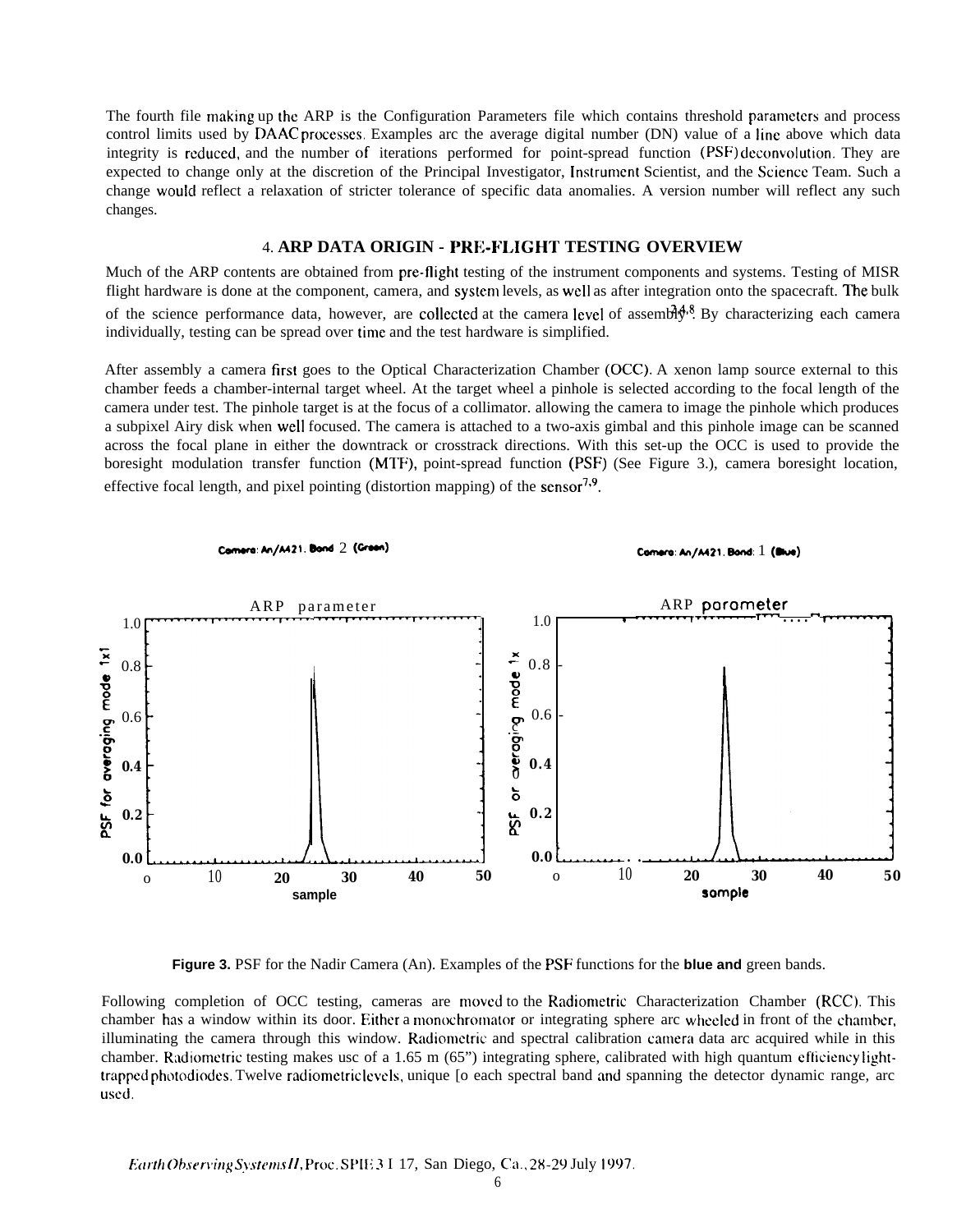Each photoactive pixel clement stimulated with incident radiation responds with an output measured in DN. The plot of incident radiance versus DN is the radiometric transfer curve. The objective of radiometric calibration is to develop a calibration equation which best represents the observed radiometric transfer curve, and to provide both a quantitative determination of the gain coefficients to this equation, as well as the uncertainties in measuring radiances using these coefficients. The most appropriate source to use for radiometric calibration is full-aperture (one that overfills the sensor's field-of-view), as well as, spatially and spectrally homogeneous. Multiple radiometric levels are used which span the portion of the sensor dynamic range that is of interest 10 the data community. Radiometric uncertainties due to specific scene features (e.g., high contrast targets) arc also reported as part of the IFRCC characterization program.

The gains associated with the individual detector clements can change with time, due to polymerization of contaminants on lens surfaces, lens browning, and the effects of radiation on the electronics. Because of this anticipated degradation with time, the radiometric response is monitored during the mission.

Pre-flight calibration determined that a quadratic calibration best represents the radiometric transfer curve for each of the cameras. Although the CCD response is nearly linear (the second order coefficient is quite small), inclusion of this term improves the radiance retrieval at the lower end of the detector transfer curve. The equation MISR will use is:

$$
DN - DN_{\rho} = Go - t \ G, L_{\lambda} - t G_2 L_{\lambda}^2
$$

where:

 $L_{\lambda}$  is the sensor band-averaged spectral incident radiance, averaged over both in-anti-out-rrf-hand wavelengths, reported in units of  $[W \text{ m}^{-2} \text{ sr}^{-1} \text{ \mu m}^{-1}]$ , and defined by the equation:

 $L_{\lambda} = \frac{\int L_{source} S_{\lambda, b} \lambda d\lambda}{\int S_{\lambda, b} \lambda d\lambda}$  where  $S_{\lambda, b}$  is the standardized spectral response function for band b created from averaging over

all the measured values  $R_{\lambda,b}$  and  $\lambda$  within the integral converts from units of photon counts to energy;

DN is the camera output digital number,

 $G_0$ ,  $G_1$ , and  $G_2$  are the response coefficients which, once determined, provide the radiometric calibration of a specific pixel.

 $DN_0$  is the DN offset, unique for each line of data, as deter-minoci by an average over the first cight "overclock" pixel elements (shielded pixels at the cad of the sensor array).

Gain coefficients arc available for every active pixel measured at the specified camera integration time. A convenient way to summarize this large number of coefficients is by using the channel averaged gain responses  $(G_1)$  Table 1.

Table 1: Channel averaged gain response (Wm<sup>-1</sup>µm<sup>-1</sup>sr<sup>-1</sup>/DN). Cameras arc designated from A through D spanning a range of view angles from nadir to 70.5 $^{\circ}$  forward (f) and aftward (a) of nadir (An).

| Camera    | $G_1$         |                |            |            |
|-----------|---------------|----------------|------------|------------|
|           | Band 1 / Blue | Band 2 / Green | Band 3/Red | Band 4/NIR |
| Df        | 23.7          | 23.s           | 28.1       | 44.1       |
| <b>Cf</b> | 23.2          | 24.1           | 29.5       | 45.0       |
| Bf        | 23.7          | 22.6           | 29.5       | 45.7       |
| Af        | 23.4          | 23.6           | 29.3       | 43.8       |
| An        | 20.9          | 21.9           | 30.2       | 43.7       |
| Aa        | 23.2          | $24.3-$ "      | 28.9       | 42.7       |
| Ba        | 26.1          | $23.x^{-}$     | 27.5       | 47.9       |
| Ca        | 23.0          | 23.1           | 27.9       | 44.7       |
| Da        | 23.1          | 22.K           | 27.5       | 42.4       |

*Earth Observing Systems II, Proc. SPIE 3117, San Dicgo, Ca., 28-29 July 1997.*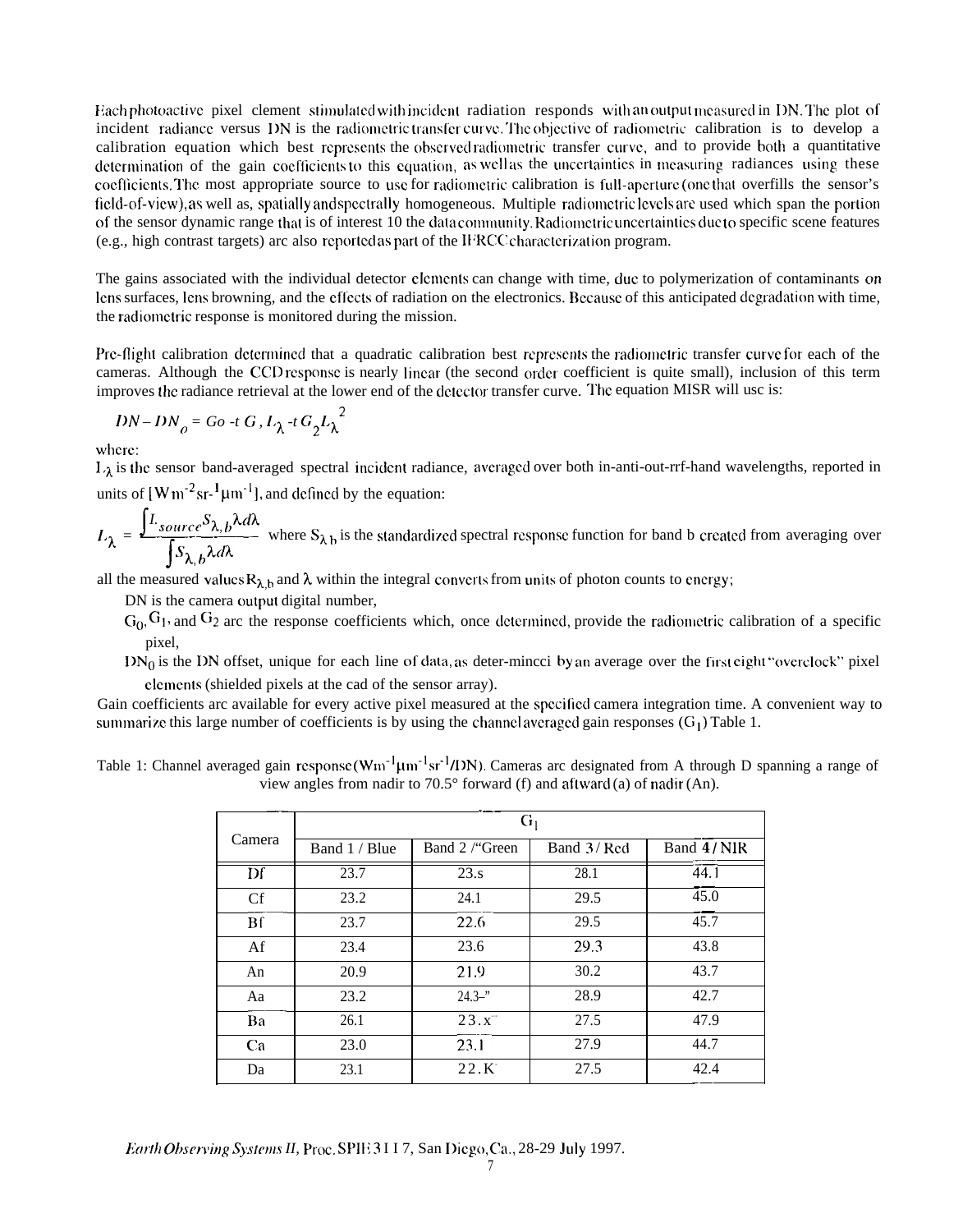Spectral calibration is conducted using a single-pass gt-sting monochromator, xenon arclamp, and variable width exit slit. Both in-band scans, at  $0.5$  nm sampling and  $2.6$  nm resolution, and out-of-band scans, at  $19.6$  nm resolution and  $10$  nm sampling, arc made of each CCD line array. Testing covers the 400 to 900 nm range, but the response characterization is extended from  $365$  to  $1100$  nm through component-level studies.

in-band spectra] calibration data arc taken at seven field-angle locations across the array; out-of-band calibration data arc taken at three field-angle locations. Parameters reported in the ARP use three field positions for both the in- and out-of-band data. Out-of-band response beyond the limits of the monochromator (less than 400 or greater than 900 nm) is determined by using the measured focal plane spectral response data  $(CCD)$ , filter, and window), collected to 1000 nm, and a lens transmittance model. Tbc spectral response of the MISR cameras arc known to be I imitcd to above 365 nm, due to lens transmittance, and below 1100 nm, due to the bandgap of the silicon detectors (See Figure 4, 5, 6, and 7).

MISR will not need to apply a soLlrcc-correction scaler to the pre-flight-determined calibration coefficients. This is sometimes done by other programs, to account for the source-color differences between the laboratory calibration (using a sphere source), and Sun color temperature. The argument for using these correction factors is that the Sun-illuminated target provides a different out-of-band target, which affects the gain constant. As MISR is reporting band-weighted radiances, this correction is not needed.<sup>1</sup>

Analyses of the spectral response functions can lead to descriptor parameters which arc approximations to the actual functions. These derived parameters are a mathematical convenience, and additionally useful in defining specifications, in comparing pixel-to-pixel or camera-to-camera response differences, or in assigning a wavelength to which a geophysical parameter (e.g., surface rcflcctancc, or atmospheric transmittance) is reported. The moments analysis provides an equivalent squat-c band representation of the profile, and is convenient in summarizing the total-hand response spectral performance of the sensor array.

The total-band weighted solar irradiance,  $T_{0,b}$ <sup>std</sup> is given by:  $\mathcal{L}_{0,b} = \left[ \int_{365} E_{0\lambda} S_{\lambda, b} \lambda d\lambda \right] / \left[ \int_{365} S_{\lambda, b} \lambda d\lambda \right]$ , where  $E_{0\lambda}$  is

the exo-atmospheric solar irradiancc at 1 A. U.,  $S_{\lambda_1 b}$  is the standardized spectral response profile for band b created from averaging over all the measured values  $R_{\lambda,b}$ , and  $\lambda$  within the integral converts from units of photon counts to energy. This irradiance is associated with an equivalent band that is characterized by the moments equations:

$$
\lambda_{m, solar, b}^{std} = \int_{365}^{\infty} \lambda \cdot E_{0\lambda} S_{\lambda, b} d\lambda / \int_{365}^{\infty} E_{0\lambda} S_{\lambda, b} d\lambda
$$
  

$$
\sigma^2 = \int_{365}^{\infty} \lambda^2 \cdot E_{0\lambda} S_{\lambda, b} d\lambda / \int_{365}^{\infty} E_{0\lambda} S_{\lambda, b} d\lambda - (\lambda_{m, solar, b}^{std})^2
$$
  

$$
\lambda_{u, l} = \lambda_{m, solar, b}^{std} \pm \sqrt{3} \cdot \sigma
$$

1100 1100

$$
\Delta\lambda_{m, \, solar, \, b}^{std} = 2\sqrt{3} \cdot \sigma
$$

The in-band and total-band (385 - 1100 nm) weighted solar irradiance parameter values arc reported on the figures for the standardized spectral response functions for each band.  $T_{0,b}$ <sup>std,in-hand</sup>, over each of the MISR bands is given by:

$$
\mathcal{L}_{0,b}^{std, in-band} = \left(\int_{in-band} E_{0\lambda} S_{\lambda,b}^{in-band} \lambda d\lambda\right) / \left(\int_{in-band} S_{\lambda,b}^{in-band} \lambda d\lambda\right)
$$
 where the in-band region is defined as  $\lambda_{1,b}$ 

 $\langle \lambda \rangle \langle \lambda_{\mu} \rangle$  and  $S_{\lambda,b}$  is the exo-atmospheric solar spectral irradiance at 1 astronomical unit (AU) and  $S_{\lambda,b}$ <sup>th-band</sup> is the standardized spectral response function. Tbc multiplication by  $\lambda$  within the integrals is for the purpose of converting from

*Earth Observing Systems II*, Proc. SPIE 3117, San Diego, Ca., 28-29 July 1997.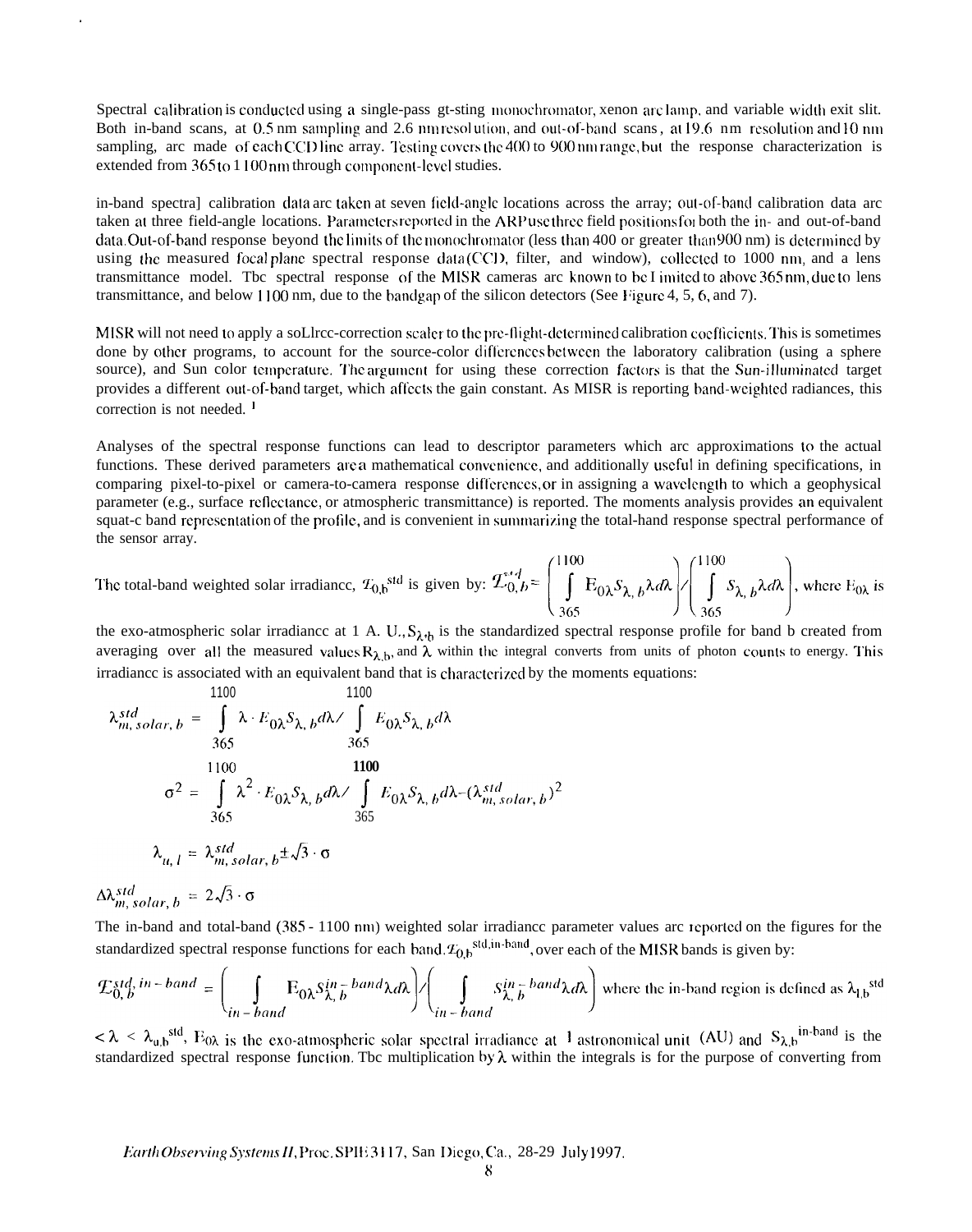units of photon counts 10 energy, as the CCD detectors are photon-recording devices. This irradiance is associated with an equivalent band that is characterized by the moments equations:

$$
\lambda_{m, solar, b}^{std, in-band} = \int_{in-band} \lambda \cdot E_{0\lambda} S_{\lambda, b}^{in-band} d\lambda / \int_{in-band} E_{0\lambda} S_{\lambda, b}^{in-band} d\lambda
$$
  
\n
$$
\sigma^2 = \int_{in-band} \lambda^2 \cdot E_{0\lambda} S_{\lambda, b}^{in-band} d\lambda / \int_{in-band} E_{0\lambda} S_{\lambda, b}^{in-band} d\lambda - (\lambda_{m, solar, b}^{std, in-band})^2
$$
  
\n
$$
\lambda_{u, l} = \lambda_{m, solar, b}^{std, in-band} \pm \sqrt{3} \cdot \sigma
$$
  
\n
$$
\Delta \lambda_{m, solar, b}^{std, in-band} = 2\sqrt{3} \cdot 6
$$

The values for these wavelength parameters are reported on the plots for the band weighted solar irradiance profiles and are used in the description of any product for which out-of-band correction has not been performed.

Also displayed on the plots arc specification levels and moment analysis square band results. The dotted lower horizontal line on the band profiles is the average out-of-band specificat ion of 0.000 I in transmittance for data averaged over 100 nm; the upper dotted horizontal line is the maximum out-of-band specification of 0.001 in transmittance; the vertical dotted lines arc the wavelength locations which is considered to be in-band; the broader, lower square dashed rectangle is the total-band moment analysis band anti the narrow dashed rectangle is the in-band moment analysis band.

The gaussian representation is also usefulto approximate the MISR in-band region. This is because the MISR filters were designed to be gaussian in shape, allowing a polarization insensitive camera design when used in conjunction with a Lyot depolarizer. The gaussian best-fit analysis has been done anti is reported in the AI-W, but are not presented here.



Figure 4. Standardized Spectral Response Function for the Blue Band

Earth Observing Systems II, Proc. SPIE 3117, San Diego, Ca., 28-29 July 1997.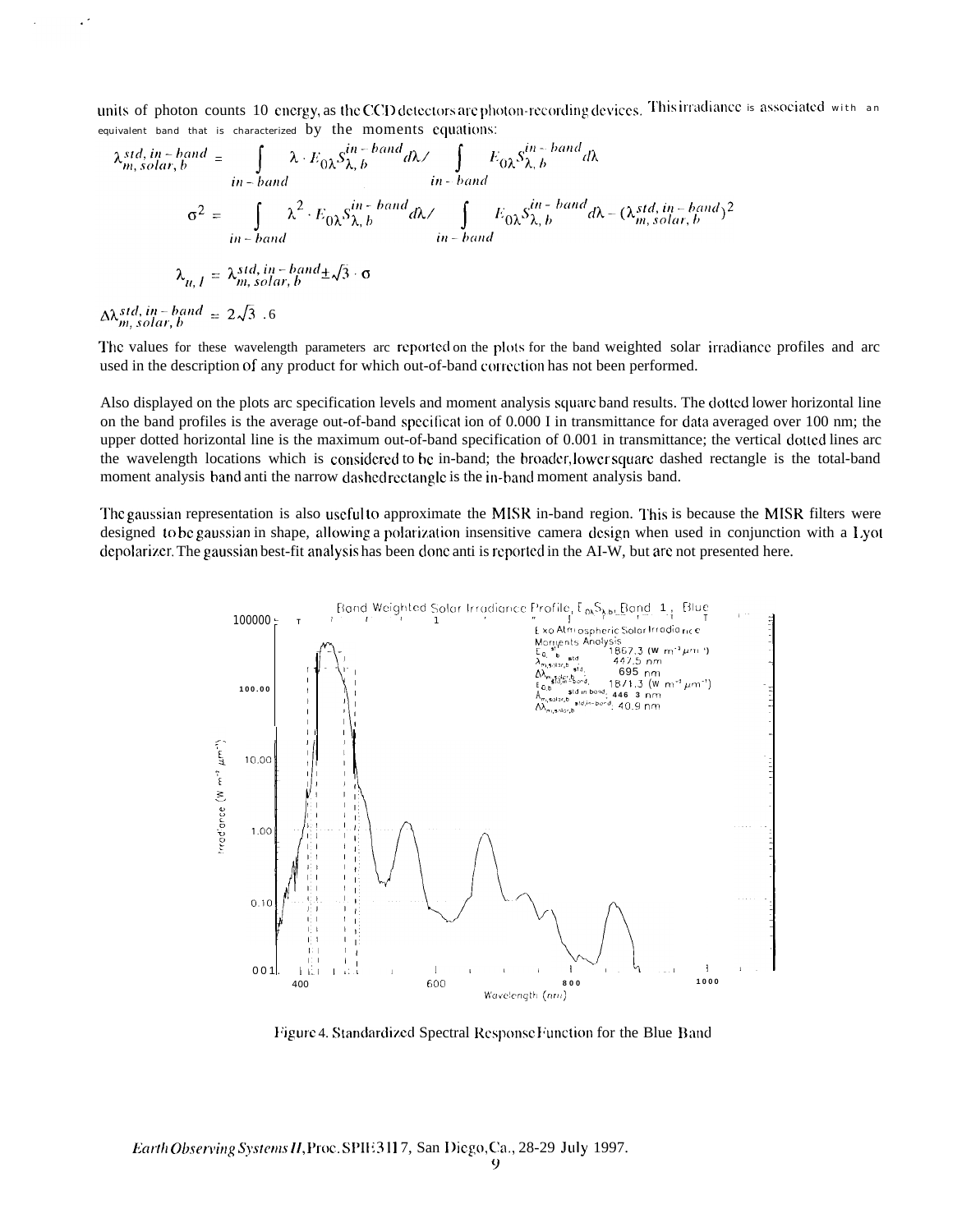

Figure 5. Standardized Spectral Response Function for the Green Band.



Figure 6. Standardized Spectral Response Function for the Red Band.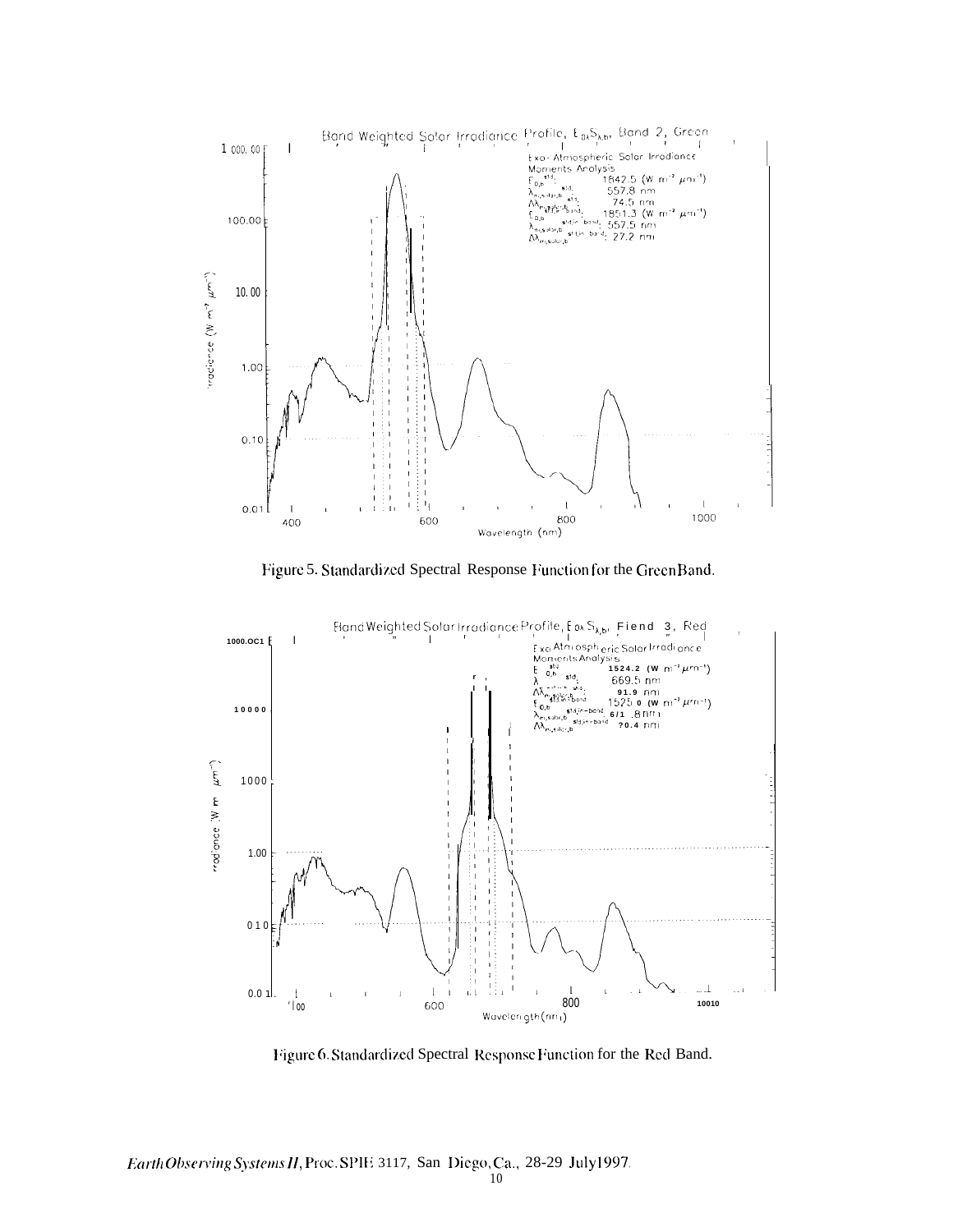

Figure 7. Standardized Spectral Response I<sup>t</sup>unction for the Near Infrared Band.

10 general the cameras were found to meet their design specifications. Exceptions, such as slight boresight and local nonuniformity errors, arc believed to be small enough such that there is no effect on the science data products. Saturation blooming affects arc larger around the saturated pixel than originally anticipated. I'he cause may partially be explained by PSF, which appears broader bemuse of the intense signal strength. This halo cannot be effectively removed by PSF deconvolution, as the amount of energy to remove from neighboring pixels is unknown (the radiance falling on the saturated pixel is unknown). An electronic noise is aciditionally noted on pixels clocked out following the saturated clement. This noise is negligible  $(-51)$ N out of the 16,384 DN range) for a single saturated pixel, but begins to be discernible when a large fraction of the array is saturated (the noise is additive with number of saturated pixels). This extended saturation scenario, however, is unlikely to occur on orbit.

A sophisticated data quality assessment algorithm will identify all pixels which arc radiomctrically affected by saturation or other specification errors. Pixels for which the specifications fail will not be used in science data product generation. Other data quality checks are for detector failures (e.g., poor signal-to-noise), or for pixels which have a low DN when the data line has an atypically high average DN. The latter is tracked, as at high illumination levels it is noted that there is an uncertainty in the measured video offset. That is determined in that the overclock samples arc not stable throughout the line read. This clectronic noise is also small (-25 DN for an average DN of 12,000 for the line), and therefore will seldom be problematic.

Two performance violations that arc more consequential and have resulted in added ground processing. That is, as a result of camera performance testing, MISR now plans to make usc of an out-of-band correction algorithm to certain I.evcl 2 science products<sup>6</sup>. Additionally, an image restoration algorithm will use the measured PSF response to remove the effects of light scattering within the focal plane. These effects result from scattering within the filter, and between the detector and filter (separated by  $38 \mu m$ )<sup>6</sup>. It should be kept in mind that M ISR is calibrated to an unprecedented radiometric calibration accuracy (3%/10 confidence level for uniform bright scenes). These added processing steps will allow spectrally or spatially inhomogcneous scenes to be measured within the racliomctric specifications defined for more homogeneous scenes. Conversely, without this processing the radiomctric requirement would still be met for most scenes, however certain scene types would have radiance crrors between  $3$  and  $10\%$ . This information has to be added to the ARP to be passed to the processing algorithms at the DAAC.